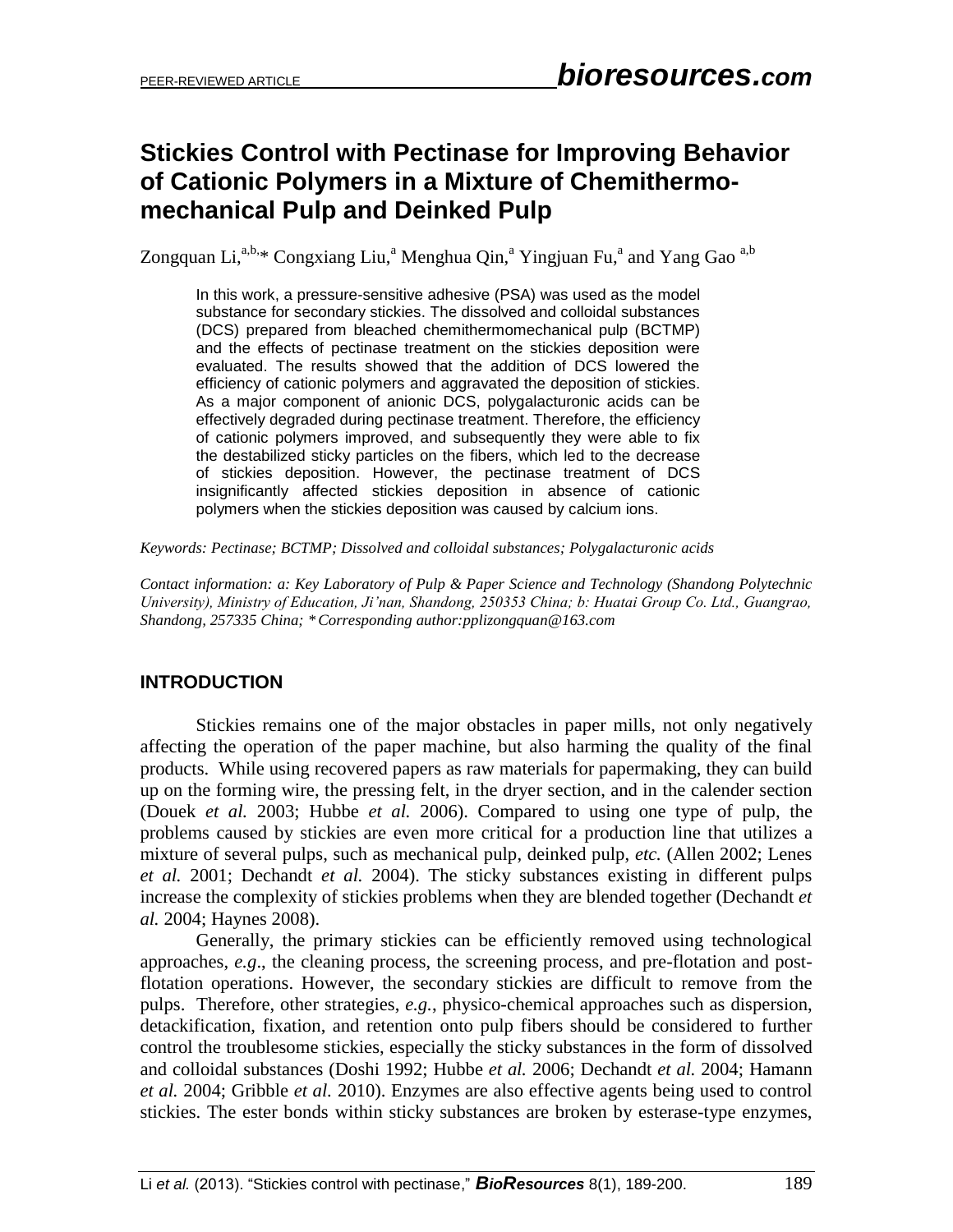their size is reduced, and subsequently smaller compounds are formed (Jones 2005; Patrick 2004; Jones *et al.* 2010).

Cationic polymers, such as cationic polyacrylamide and polyethylene-imine, are widely used as retention aids in the wet end of a paper system. In addition to retaining the fillers and fines, they can also affix some sticky particles onto the pulp fibers, therefore reducing the deposition of stickies. However, the negatively charged dissolved and colloidal substances (DCS) that are released during the pulping and bleaching processes deteriorate the efficiency of cationic polymers. The polygalacturonic acids dissolved during the bleaching stage of mechanical pulping are considered a main source of anionic DCS (Reid and Ricard 2000; Liu *et al.* 2010), and these are responsible for the deposition of sticky substances in subsequent papermaking processes (Li *et al.* 2006a). Additionally, the polygalacturonic acids in mechanical pulp can be degraded by pectinase, which inhibits the problems caused by DCS and improves the behavior of cationic polymers (Ricard *et al.* 2004; Thornton 1994; Pruszynski *et al*. 2011).

Bleached chemithermomechanical pulp is used extensively in producing fine paper grades, due to its unique properties such as high bulk, high opacity, good ink absorption, and low production cost (Connell and Cockram 2000; Zhou 2004; Hu *et al.* 2004). DCS formed and released during the pulping processes of CTMP are negatively charged, and these detrimental substances, especially polygalacturonic acids, will affect the efficiency of cationic polymers in the wet end stage of a papermaking system (Li *et al.* 2006b; Zhang *et al.* 2011). As a bio-chemical approach for DCS treatment, pectinase has demonstrated the ability to degrade the polygalacturonic acids in DCS and subsequently improve the effectiveness of cationic polymers (Li *et al.* 2006b; Ricard *et al.* 2004). The treatment of whitewater from papermaking by using a combination of pectinase and lipase was an effective method for the reduction of cationic demand of whitewater and pitch deposition (Liu *et al*. 2012).

In this study, a polyacrylate pressure-sensitive adhesive (PSA) was used as a model substance of secondary stickies in DIP. The effectiveness of pectinase treatment on the DCS and its control of the deposition of sticky substances are evaluated and discussed.

## **EXPERIMENTAL**

#### **Materials and Chemicals**

The bleached chemithermomechanical pulp (BCTMP) and bleached hardwood kraft pulp (BHKP) were obtained from the Huatai Group Co. Ltd. in China. In the deposition test using polyacrylate pressure-sensitive adhesive (PSA), BHKP was used instead of DIP to avoid the potential influence of other contaminants in DIP. The cationic polyacrylamide (CPAM) and polyethylene-imine (PEI) were obtained from the same mill. They were used as the fixing agent and the retention aid, respectively, in the newsprint production line. Pectinase (Novozym 863) was provided by Novozymes (China). In addition to pectinase, it consisted of traces of cellulase, xylanase, mannanase, galactanase, and amylase. Polyacrylate pressure-sensitive adhesive (PSA) was purchased from the Beijing Comens New Materials Co. Ltd. (China). When the PSA was dispersed in the water, its particle size measured with a Mastersizer 2000 particle size analyzer was in a range of  $0.2$  to  $40 \mu m$  at a pH of 7.5.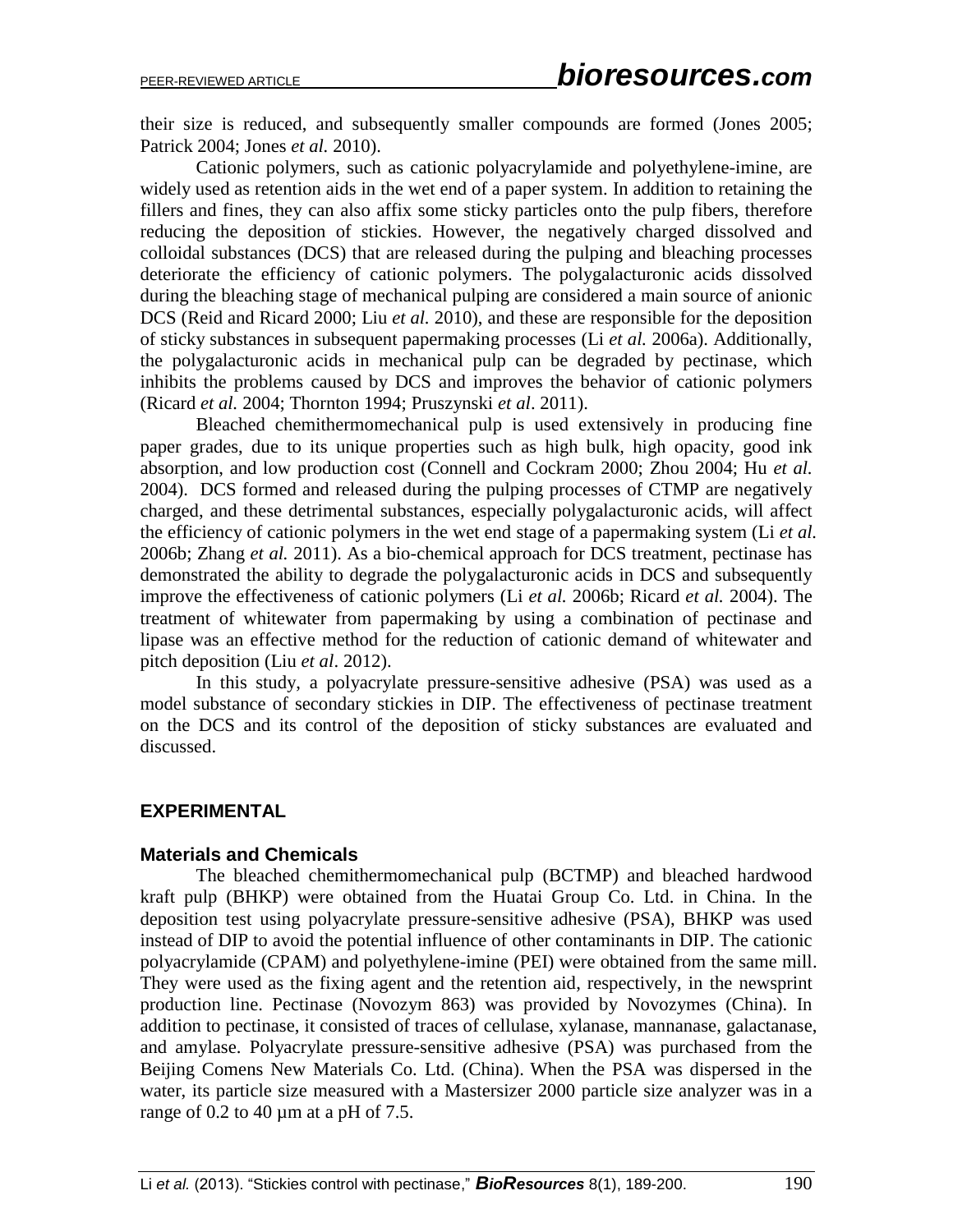## **Preparation of DCS from BCTMP**

To investigate how the pectinase acts on DCS, a DCS sample was prepared from BCTMP in the laboratory. The pulp was firstly diluted with deionized water  $(60^{\circ}C)$  to 2% consistency, stirred at 100 rpm for 1 hour, and then filtrated with a 200-mesh wire. The filtrate was left to stand for 24 h, and then filtrated with a G3 filtering crucible to acquire the DCS sample.

# **Analysis of DCS and PSA**

The DCS sample was extracted with methyl tert-butyl ether (MTBE), according to the method by Örså and Holmbom (1994). The total dissolved and colloidal substances (TDCS) in the DCS sample were determined by the gravimetric method (Zhang 2000). The degraded carbohydrates present in DCS samples were determined by gas chromatography (GC) after methanolysis treatment, according to the method described by Sundberg *et al.* (1996). The cationic demand (CD) of DCS and the negative charge density of PSA was determined with a Mütek PCD 03 particle charge detector, and poly- (dimethyldiallylammonium chloride) was used as a standard cationic substance (Ben *et al.* 2003). The CD of the prepared DCS and the negative charge density of PSA at a pH of 7.5 were 210 μeq/L and 0.25 meq/g, respectively.

# **Application of Pectinase to DCS Sample**

To examine the degradation of polygalacturonic acids in DCS samples, the pectinase treatment conditions were as follows: the dosage of the enzyme was 150 APSU/L, enzymatic treatment was carried out at 55°C, at a pH of 5.0, for 180 min. After the pectinase treatment, the cationic demand of the DCS sample was examined. For comparison, the DCS sample was also treated with deactivated pectinase and underwent enzymatic treatment under the same conditions.

## **Examination of Deposition of Sticky Substances**

To evaluate the effectiveness of pectinase in controlling stickies, the deposition of sticky substances was examined using a method found in the literature (Li *et al.* 2005). The device consisted of a Plexiglas container with a removable polythene cylinder that was placed in the container by a holder. Holes with a diameter of 0.4 cm were distributed along the wall of the cylinder, and the effective area of the cylinder was about 500  $\text{cm}^2$ . During the deposition test, the pre-weighed cylinder was placed in the device, into which 800 mL of DCS sample and 1200 mL hot deionized water were added. The pulp sample and the PSA latex (or DCS sample or pectinase-treated DCS, if applicable) were then added, and the experiment was started at an agitation speed of 750 rpm. The rotator was also pre-weighed. According to the scheme, the cationic polymers or calcium ions were added into the suspension, and the pH value was adjusted if/when needed. After running for 60 min, the polythene cylinder and the rotator were removed from the device and rinsed with water, then dried at 105°C for 15 min to acquire the weight of the deposited substances. An average of duplicate measurements was recorded as the result, and their difference was less than 10%. Additionally, the suspension after the deposition test was centrifuged, and the turbidity of the supernatant was used for turbidity determination.

In the deposition test for  $PSA + DCS$  and  $PSA + P-DCS$  (pectinase-treated DCS) systems, 800 mL of controlled DCS water or pectinase-treated DCS water were added to deionized water. The total volume of solution in the device was 2000 mL. Except where specially noted, the conditions for all deposition tests were a PSA concentration of 0.4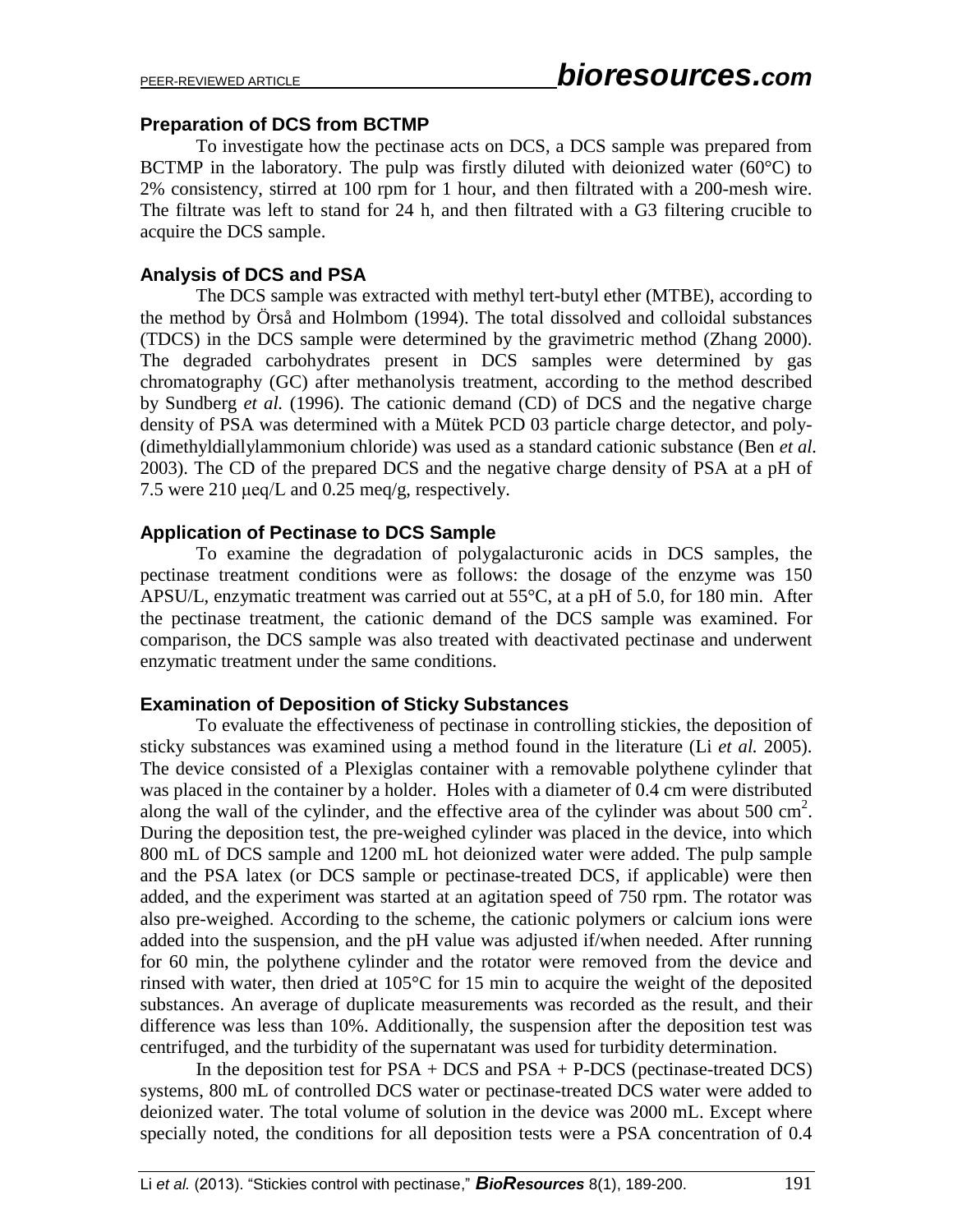g/L, pulp consistency of 0.4%, temperature of 50 $\degree$ C, pH of 7.5, and a deposition time of 60 min.



**Fig. 1.** Diagram of the stickies deposition tester

#### **Microscopic Observation of Stickies on Fibers**

In the deposition test, to observe the sticky substances attached to pulp fibers, after 1 minute of adding cationic polymers, the pulp fibers were observed and imaged with a BK2000/3000 light microscope (Chongqing Photoelectric Instrument Co. Ltd., China).

## **RESULTS AND DISCUSSION**

#### **Composition of DCS from BCTMP**

The composition of DCS from BCTMP was instrumentally analyzed, and the results are shown in Table 1.

| ------                    |                      |
|---------------------------|----------------------|
| Component                 | Concentration (mg/L) |
| <b>TDCS</b>               | 800                  |
| <b>MTBE</b> extractives   | 142                  |
| Carbohydrates             | 287                  |
| Rhamnose                  | 13                   |
| Arabinose                 | 11                   |
| Galactose                 | 12                   |
| Glucose                   | 11                   |
| Mannose                   | 5                    |
| Xylose                    | 142                  |
| Galacturonic acid         | 55                   |
| 4-O-methylglucuronic acid | 34                   |
| Glucuronic acid           |                      |

**Table 1.** The Composition of DCS from BCTMP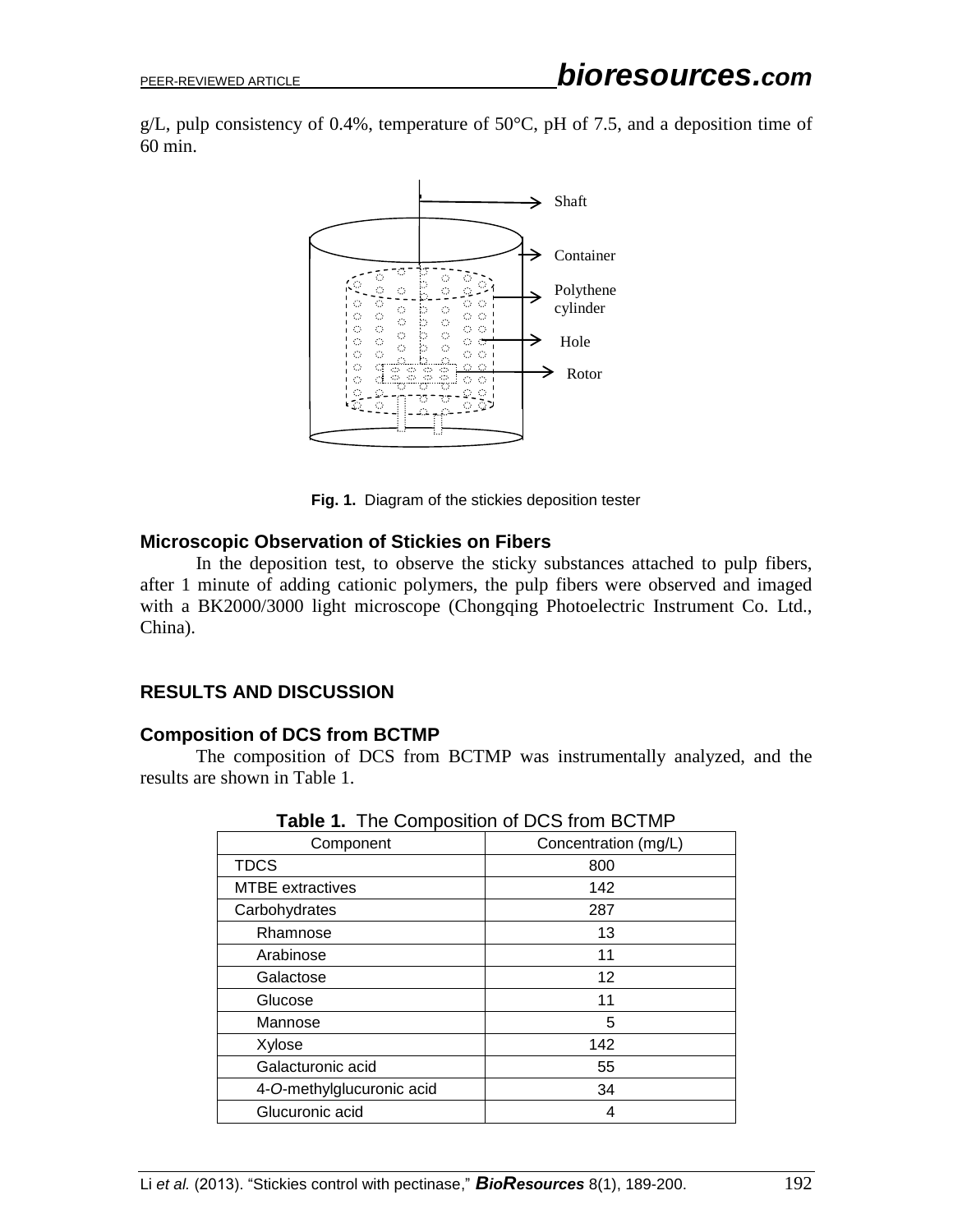It can be seen that the total DCS was about 800 mg/L, and the degraded components from carbohydrates remained the major components in the DCS sample. The xylose accounted for 142 mg/L, while other monosugars were only in the range of 11 to 13 mg/L. In addition to monosugars, galacturonic acid and 4-*O*-methylglucuronic acid were predominant components in the DCS sample. These degraded carbohydrates should be released during the pulping and bleaching processes of BCTMP and DIP.

#### **Effect of Pectinase Treatment on DCS in the Presence of Cationic Polymers**

The negatively charged DCS in pulps significantly affected the efficiency of cationic polymers when applied to the papermaking system for the retention of fillers and fine fibers. In order to examine the effectiveness of pectinase treatment on DCS in the mixture of BCTMP and DIP, the stability of secondary stickies and the stickies deposition was examined in the presence of CPAM and PEI. The results are shown in Figs. 2 to 5.

It was reported that the residual turbidity could be an indicator of the destabilization of the colloidal system when cationic polymers are added (Huo *et al.* 2001). Compared to the individual colloidal PSA system, Figs. 2 and 3 show that with addition of DCS, more cationic polymers were required for flocculating the PSA, which means that the effectiveness of cationic polymers was negatively affected in the presence of DCS.



**Fig. 2.** Effect of CPAM on the stability of colloidal system

Compared to the DCS sample, less of the cationic polymer was needed to flocculate the colloidal substances in the pectinase-treated  $PSA + P-DCS$  system than the pectinase-treated PSA + DCS system. Based on the information provided by the manufacturer, the pectinase Novozym 863 is an enzyme mixture. In addition to pectinase, it consisted of cellulase, xylanase, mannanase, amylase, and others. As reported in the literature (Ricard and Reid 2004), it has a positive effect on improving the efficiency of cationic polymers.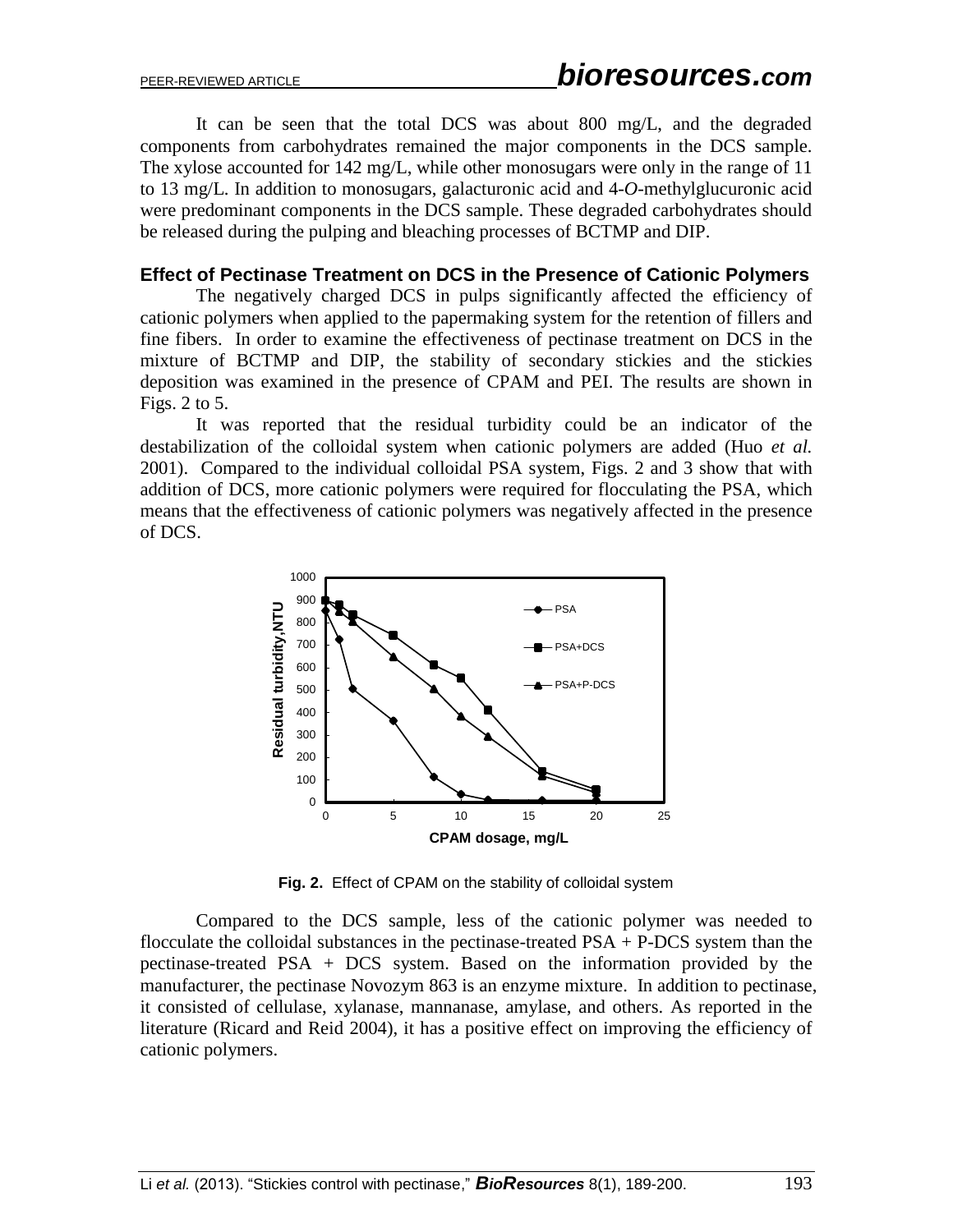

**Fig. 3.** Effect of PEI on the stability of colloidal system



**Fig. 4.** Effect of CPAM on stickies deposition of colloidal system

As shown in Figs. 4 and 5, for the PSA colloidal system, cationic polymers addition caused the stickies deposition, and the stickies deposit reached the maximum value at addition of 2 mg/L CPAM and 20 mg/L PEI, respectively. Apparently, the cationic polymers resulted in the destabilization of the PSA colloidal system, and subsequently the destabilized sticky particles were deposited even when the dosage of cationic polymer was low. It can also be seen in the figures that the amount of deposited stickies decreased with an increase of cationic polymers. A possible explanation is that a portion of destabilized sticky particles was adsorbed on the pulp fibers with a high addition level of cationic polymers.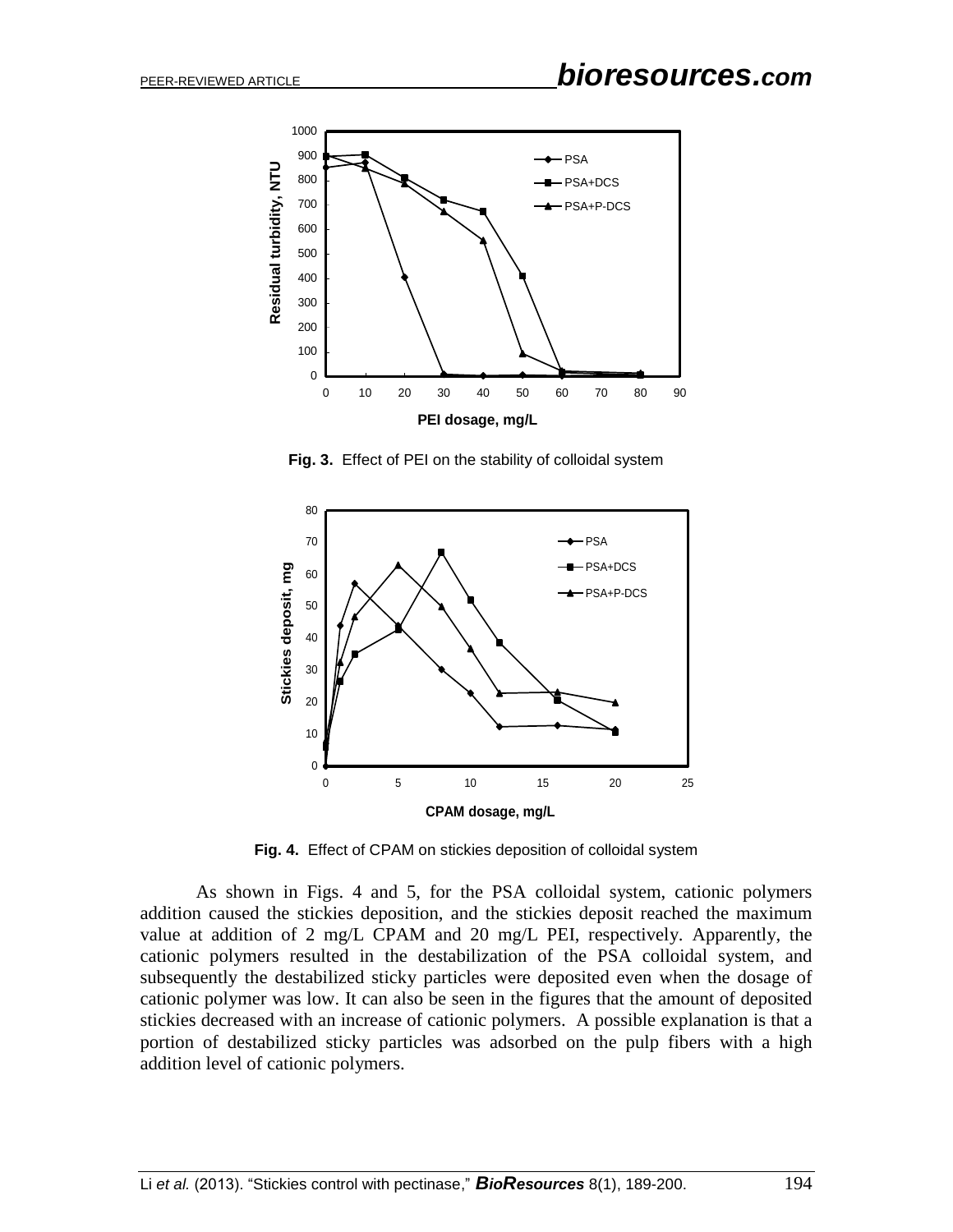

**Fig. 5.** Effect of PEI on stickies deposition of colloidal system

The stickies deposited from the  $PSA + DCS$  system were less than that from the PSA system, even at a low dosage of cationic polymers. The negatively charged DCS was helpful in stabilizing the PSA colloidal particles in the presence of cationic polymers. However, the sticky particles were not easily removed from the system with a low level of cationic polymers. To control sticky problems, the level of cationic polymers should be higher than the point that led to the maximum deposition of stickies. To reduce the sticky deposits to a similar level, more cationic polymers were required for the PSA + DCS system than for the PSA system, because the negatively charged DCS deteriorates the effectiveness of cationic polymers.

Compared to the  $PSA + DCS$  system, for the pectinase-treated sample, the deposited stickies decreased at the same dosage of cationic polymers, and lower amounts of cationic polymers were required to decrease the sticky deposition to a similar level. For example, to reduce the sticky deposition to about 20 mg, the necessary amount of CPAM was 16 mg/L and 12 mg/L, respectively, for the  $PSA + DCS$  and  $PSA + P-DCS$ systems.

In summary, the anionic trash in dissolved and colloidal substances decreased after the pectinase treatment, so that the efficiency of cationic polymers improved, *i.e.*, pectinase treatment benefited stickies control.

#### **Effect of Pectinase Treatment on DCS in the Presence of Calcium Ions**

Calcium ions are one of the metal ions that commonly exist in pulp suspension and process water in newsprint mills. They can cause the destabilization of secondary stickies and lead to deposition of stickies.

In order to investigate the influence of calcium ions on the stickies deposition during pectinase treatment, the stability of DCS was examined with the addition of calcium ions into the PSA and PSA + P-DCS samples. The results are shown in Fig.  $6$ and 7.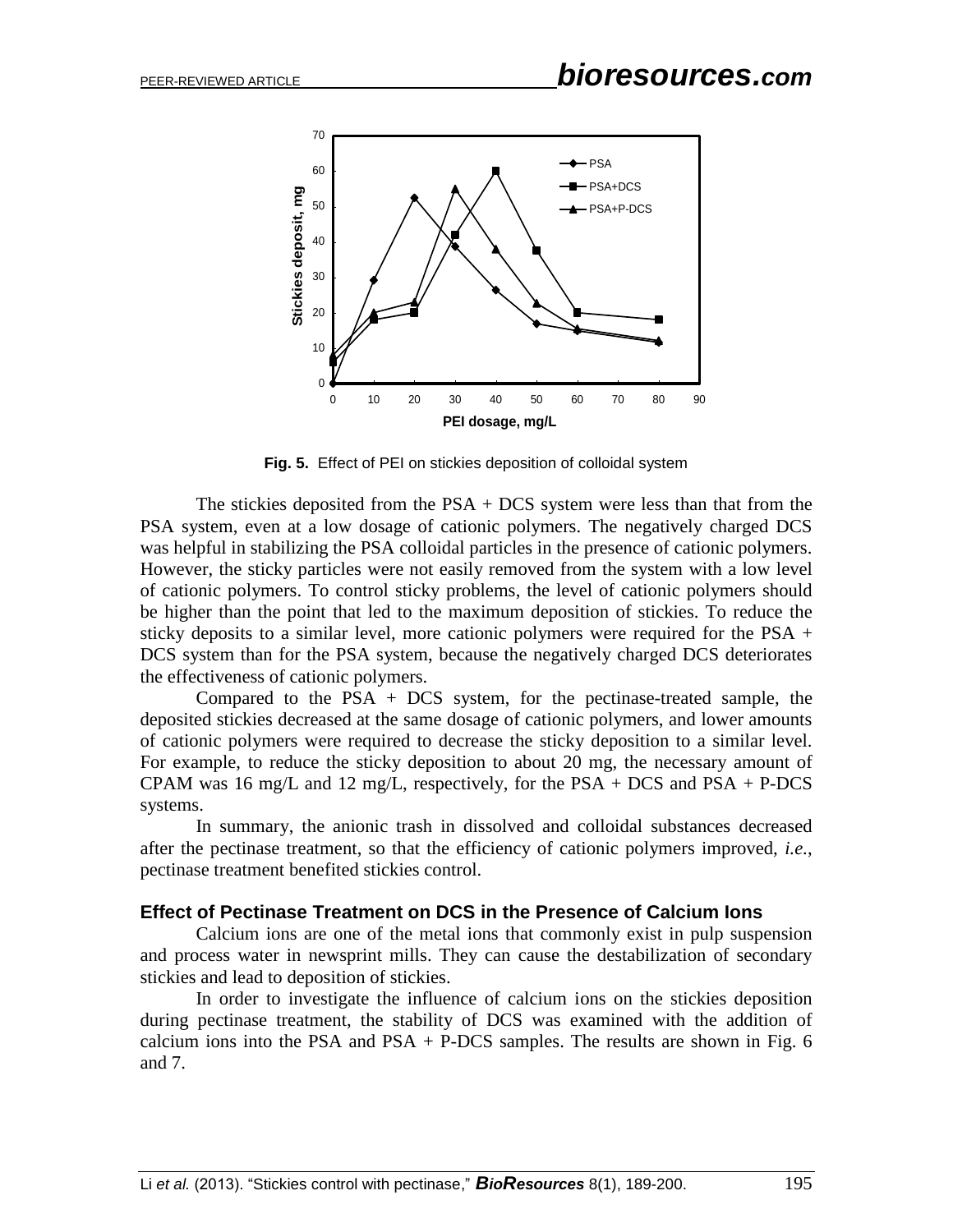

**Fig. 6.** Effect of calcium ions on the stability of colloidal systems



**Fig. 7.** Effect of calcium ions on the stickies deposition

Figure 6 shows that, compared to the PSA system and the PSA + P-DCS system, it was easier to destabilize the PSA + DCS system by adding calcium ions. This can be explained by the formation of a complex between polygalacturonic acids and calcium ions, which may absorb and flocculate the colloidal particles and destabilize the latter. Meanwhile, in the presence of calcium ions, the polygalacturonic acids were hydrolyzed by pectinase, and their effect on the stability of the colloidal system was eliminated.

As shown in Fig. 7, with the same addition of calcium ions, the deposition of stickies decreased due to a decrease of the DCS or the pectinase-treated DCS in the PSA system. A possible reason is that the complex formed from calcium ions and components in DCS, such as polygalacturonic acids and fatty acids, were less tacky than those from calcium ions and PSA. In addition, compared to the  $PSA + DCS$  system, pectinasetreated DCS did not result in a decrease of sticky deposits caused by calcium ions in absence of cationic polymers.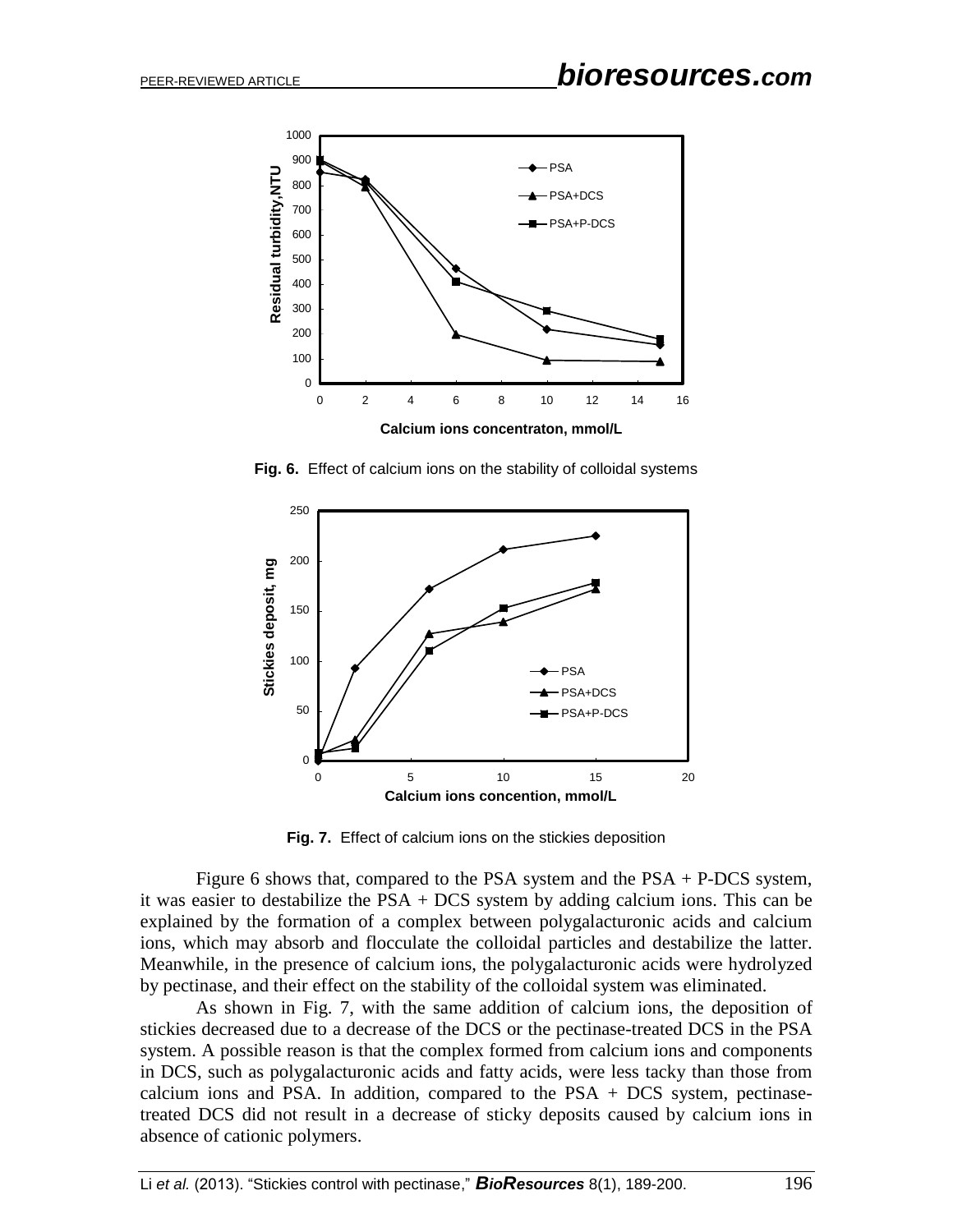## **Microscopic Observation of Stickies Adsorbed on Fibers**

It can be seen from Fig. 8(a) that, in presence of 40 mg/L PEI, many sticky floccules were adsorbed on the fibers in the PSA system and did not tend to be deposited.



(a) PEI 40 mg/L, PSA system



(b) PEI 40 mg/L, PSA+DCS system



(c) PEI 40 mg/L, PSA+P-DCS system **Fig. 8.** Adsorption of sticky particles on fibers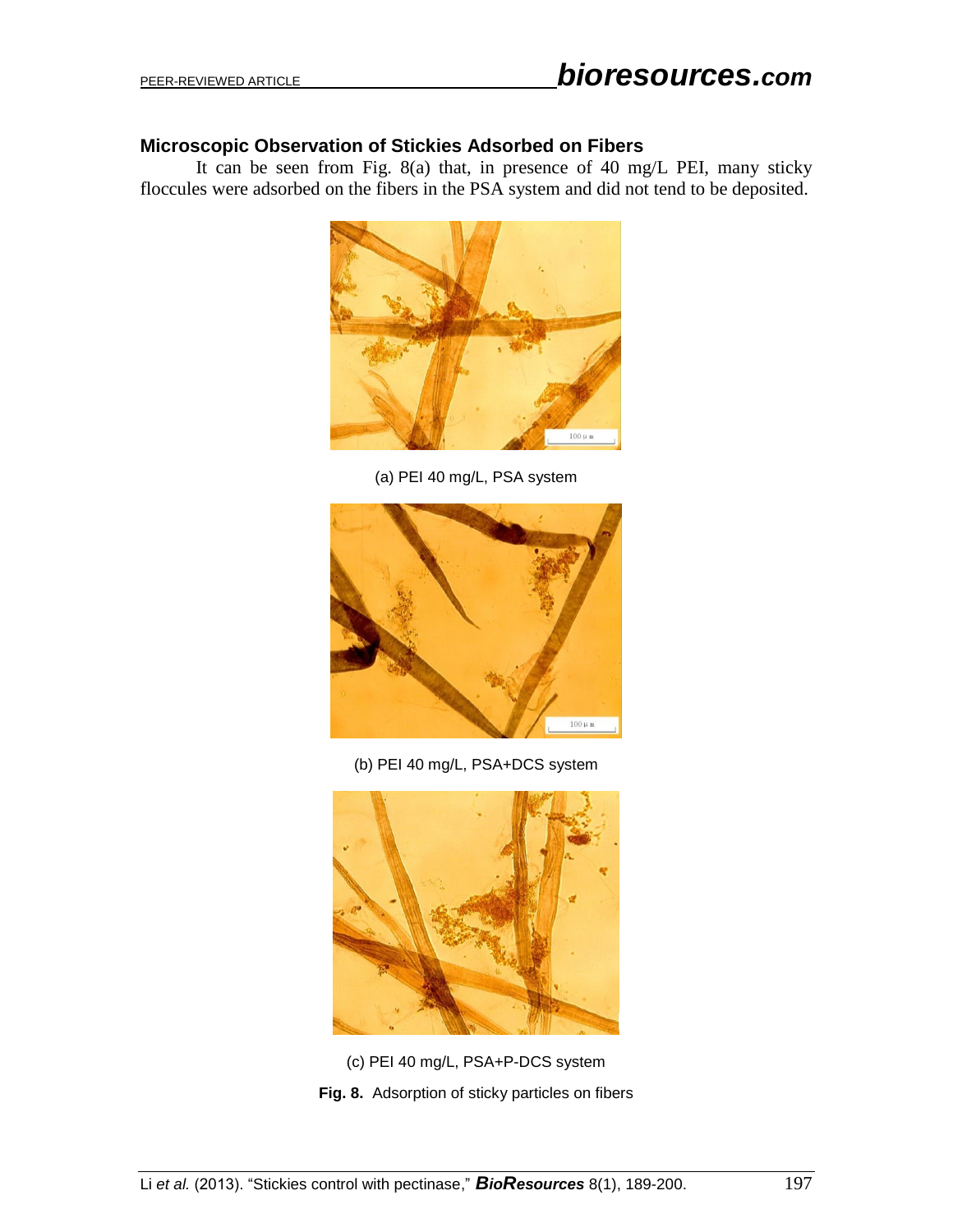At the same addition of PEI, fewer sticky floccules on the fibers, *i.e.*, some free floccules, were observed after adding prepared DCS, as shown in Fig. 8(b). Due to the DCS's negative effect on the efficiency of cationic polymers, it may be suggested that the destabilized sticky floccules could not be adsorbed on the fibers because of cationic polymers. The free destabilized sticky particles were more easily deposited because they were not adsorbed on the fibers. After treating the DCS with pectinase, fewer free sticky floccules were observed, while more sticky floccules were absorbed on the fibers, as shown in Fig. 8(c), which led to a decrease of stickies deposition.

# **CONCLUSIONS**

- 1. In the presence of cationic polymers, the DCS prepared from BCTMP deteriorated the deposition behavior of sticky substances. The anionic components in the DCS negatively affected the efficiency of cationic polymers, so the destabilized sticky particles could not be adsorbed on the fibers effectively and tended to deposit.
- 2. Polygalacturonic acids, a major component in anionic DCS, were degraded by the pectinase treatment, and the efficiency of cationic polymers was improved. Subsequently, more destabilized stickies were adsorbed on the fibers, and stickies deposition was reduced. Therefore, the pectinase treatment could be used as a potential approach for stickies control of a mixture of high yield pulp and DIP, as well as their whitewater treatment. However, the pectinase treatment of DCS was not effective for the reduction of stickies deposition caused by calcium ions in absence of cationic polymers.

## **ACKNOWLEDGMENTS**

The authors would like to acknowledge the financial support from the Taishan Scholar Program (TS200637022) by the Shandong Province Government, Shandong Provincial Outstanding Youth Scholar Foundation for Scientific Research (grant No. BS2012CL029), and the National Natural Science Foundation of China (grant No. 30972327).

## **REFERENCES CITED**

- Allen, L. H. (2002). "Deposition synergy between mechanical and deinked pulps," *Proceedings of the 2002 TAPPI Technology Summit* 485-496.
- Ben, Y., Dorris, G., Hill, G., and Allen, J. (2003). "Contaminant removal from deinking process water, Part I: Mill benchmarking," *Pulp & Paper Canada* 104(1), 42-48.
- Connell, E., and Cockram, R. (2000). "The future of BCTMP," *Pulp and Paper* 74(5), 61-76.
- Dechandt, A., Watkins, T., and Pruszynski, P. (2004). "Total approach to deposit control on newsprint machine using TMP and DIP pulp mix from specialized fixation of individual pulps to retention," *Appita Journal* 57(1), 13-18.
- Doshi, M. R. (1992). "Quantification, control, and retention of depositable stickies," *Progress in Paper Recycling* 2(1), 45-48.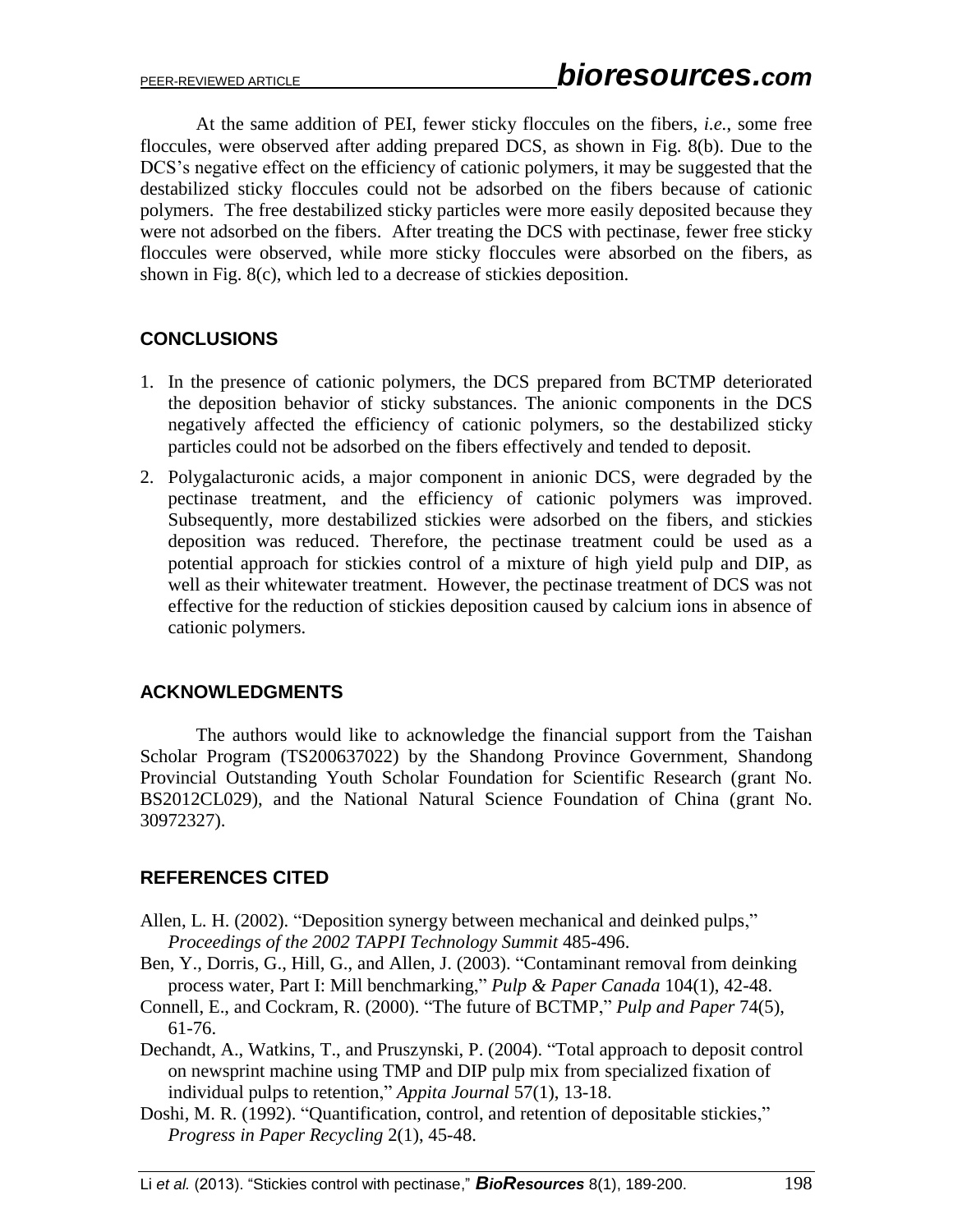- Douek, M., Sitholé, B., and Banerjee, S. (2003). "Survey of deposits and contaminants in mills using recycled fiber," *Progress in Paper Recycling* 13(1), 12-22.
- Gribble, C. M., Matthews, G. P., Gantenbein, D., Turner, A., Schoelkopf, J., and Gane, P. A. (2010). Adsorption of surfactant-rich stickies onto mineral surfaces," *Journal of Colloid and Interface Science* 352(2), 483-490.
- Hamann, A., Gruber, E., Schädler, V., Champ, S., Kuhn, J., and Esser, A. (2004). "Effect of fixation agents on the sticky removal," *Wochenblatt für Papierfabrikation* 132(3- 4), 102-106.
- Haynes, R. D. (2008). "Understanding and controlling colloidal organics when mixing TMP and DIP," *Proceedings of Engineering, Pulping and Environmental Conference, Vol. 3* 2026-2067.
- Hubbe, M. A., Rojas, O. J., and Venditti, R. A. (2006). "Control of tacky deposits on paper machines: A review," *Nordic Pulp Paper Research Journal* 21(2), 154-171.
- Hu, K., Ni, Y., and Zou, X. (2004). "Substitution of aspen high-yield pulp for hardwoodkraft pulping fine paper and its effect on AKD sizing," *Tappi J.* 3(8), 13-16.
- Huo, X., Venditti, R. A., and Chang, H.-M. (2001). "Effect of cationic polymers, salts, and fibres on the stability of model microstickies," *Journal of Pulp and Paper Science* 27(6), 207-212.
- Jones, D. R. (2005). "Enzymes: Using Mother Nature's tools to control man-made stickies," *Pulp & Paper Canada* 106(2), 23-25.
- Jones, D. R., Glover, D. E., and Covarrubias, R. M. (2010). "Enzymatic stickies control The next plus generation," *Proceedings of 2010 TAPPI PEERS Conference and 9th Research Forum on Recycling, Vol. 2* 1282-1315.
- Lenes, M., Andersen, I., and Reitan, A. M. (2001). "Formation of secondary stickies in DIP and TMP suspensions," *Proceedings*. *of 6th Research Forum on Recycling* 107- 110.
- Liu, K., Li, X. F., Xiao, M., He, B. H., and Zhao, G. L. (2010). "Lowering the cationic demand caused by PGA in papermaking by solute adsorption and immobilized pectinase on chitosan beads," *Carbohydrate Polymers* 82(3), 648-652.
- Liu, K., Zhao, G., He, B., Chen, L., Huang, L. (2012). "Immobilization of pectinase and lipase on macroporous resin coated with chitosan for treatment of whitewater from papermaking," *Bioresource Technology* 123, 616-619.
- Li, Z. Q., and Zhan, H. Y. (2005). "The effect of cationic polymers and calcium ions on model secondary stickies stability and depositability," *Progress in Paper Recycling* 14(4), 6-12.
- Li, Z. Q., Zhan, H. Y., and Qin, M. H. (2006a). "Effect of DCS of BCTMP on the stability and depositability of secondary stickies in deinked pulp," *Proceedings of 3rd International Symposium on Emerging Technology of Pulping and Papermaking,* Guangzhou, China, 278-282.
- Li, Z. Q., Zhan, H. Y., and Qin, M. H. (2006b). "Effect of pectinase treatment of DCS in BCTMP on the efficiency of cationic polymers," *China Pulp and Paper* 25(8), 23-26.
- Patrick, K. (2004). "Enzyme technology improves efficiency, cost, safety of stickies removal program," *Paper Age* 120(6), 22-25.
- Pruszynski, P., Quinn, M., Kamlin, B., Sherman, L., Wong, S. J., and Govoni, S. (2011). "Managing anionic detrimental substances in peroxide bleached mechanical pulps - Unique benefits of enzymatic treatment," *Appita Journal* 64(2), 169-174.